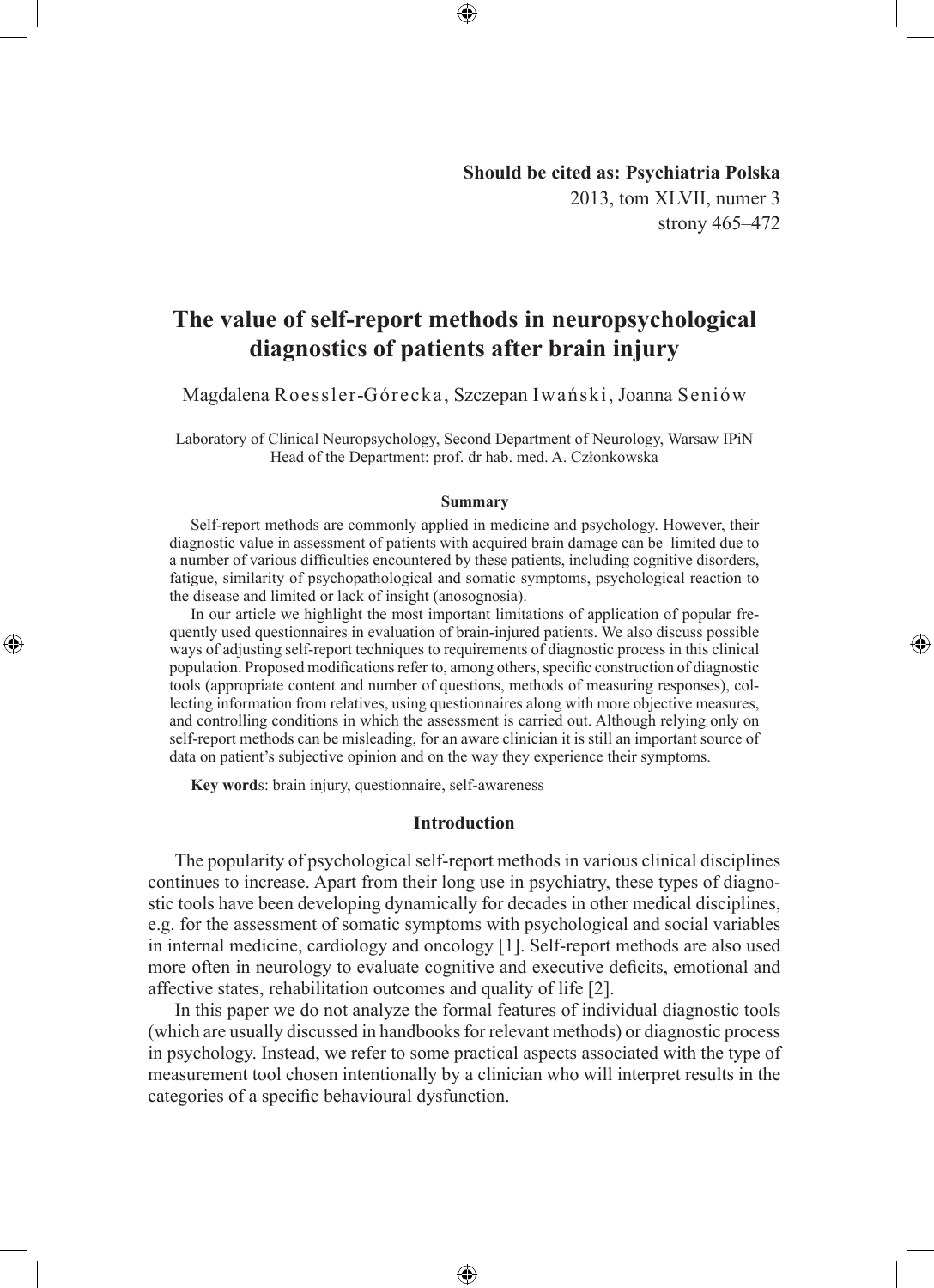⊕

Patients with brain damage, because of presenting specific symptoms, constitute a special group that requires a suitable method for the assessment of psychological variables. Unfortunately in practice patients are frequently assessed with methods that are inadequate for the clinical problem. Among many reasons there is limited access in Poland to many tests used internationally and general lack of new tools based on modern neuropsychological theories and measuring variables which are often theoretical constructs only recently introduced in psychology (e.g. executive functions). In many cases methods used in diagnostic process have not been primarily designed for the studied population of patients but for healthy subjects or patients with mental diseases.

#### **Effects of structural brain damage symptoms on self-report**

# a) Cognitive and executive deficits

Strokes are the model case of acquired structural brain damage, and as a consequence of this condition up to about 80% of patients (depending on the adopted criteria and tool sensitivity, as well as recovery phase) present with some type of cognitive/ executive disorder (e.g. affecting perception, memory, language, praxis, planning and self-control) [3]. It is estimated that about 60% of patients with traumatic brain injury present with cognitive disorders of various types and severity. Even in cases of minor head injuries 43% of analyzed patients had certain deficits in this area. Apart from focal injuries, cognitive deterioration is a component of the clinical image in many degenerative neurological, inflammatory, metabolic and neoplastic diseases. In nonprogressive diseases these symptoms may gradually subside (particularly in 3-6 months after falling ill) as a result of spontaneous self-repair processes and specific training. Although in many patients deficits are relatively permanent despite the professional rehabilitation received.

◈

Depending on the nature of cognitive dysfunctions, they have various effects on the reliability of the patient's self-report. Many patients find it difficult to understand precisely the language used in the measurement tool (questionnaire, scale etc.). About one third of patients with cerebral stroke [3], at least for some time, experiences aphasia, i.e. disorders in the formation and understanding of language, both spoken and written. Even mild dysfunctions of this type can lead to misunderstanding of questions, especially longer ones with a complex grammatical and logic structure. Difficulty of reading questions may arise from the primary disorders in visual perception (visual agnosia) or perceptual deficits, which are secondary to attention disturbance, including visuo-spatial attention manifests itself as unilateral neglect syndrome. Written answers in a questionnaire might be malformed due to impulsive reactions, perseveration and disorders in cause-and-effect reasoning. The last of symptoms is frequently revealed by patients with damage to anterior (prefrontal) brain structures. Giving certain information, e.g. on experienced emotions and affective states (sometimes in a specified time interval) is inseparable from its memorization, the ability to differentiate present and past situations, and the ability to imagine these states by the patient. Some difficulties

⊕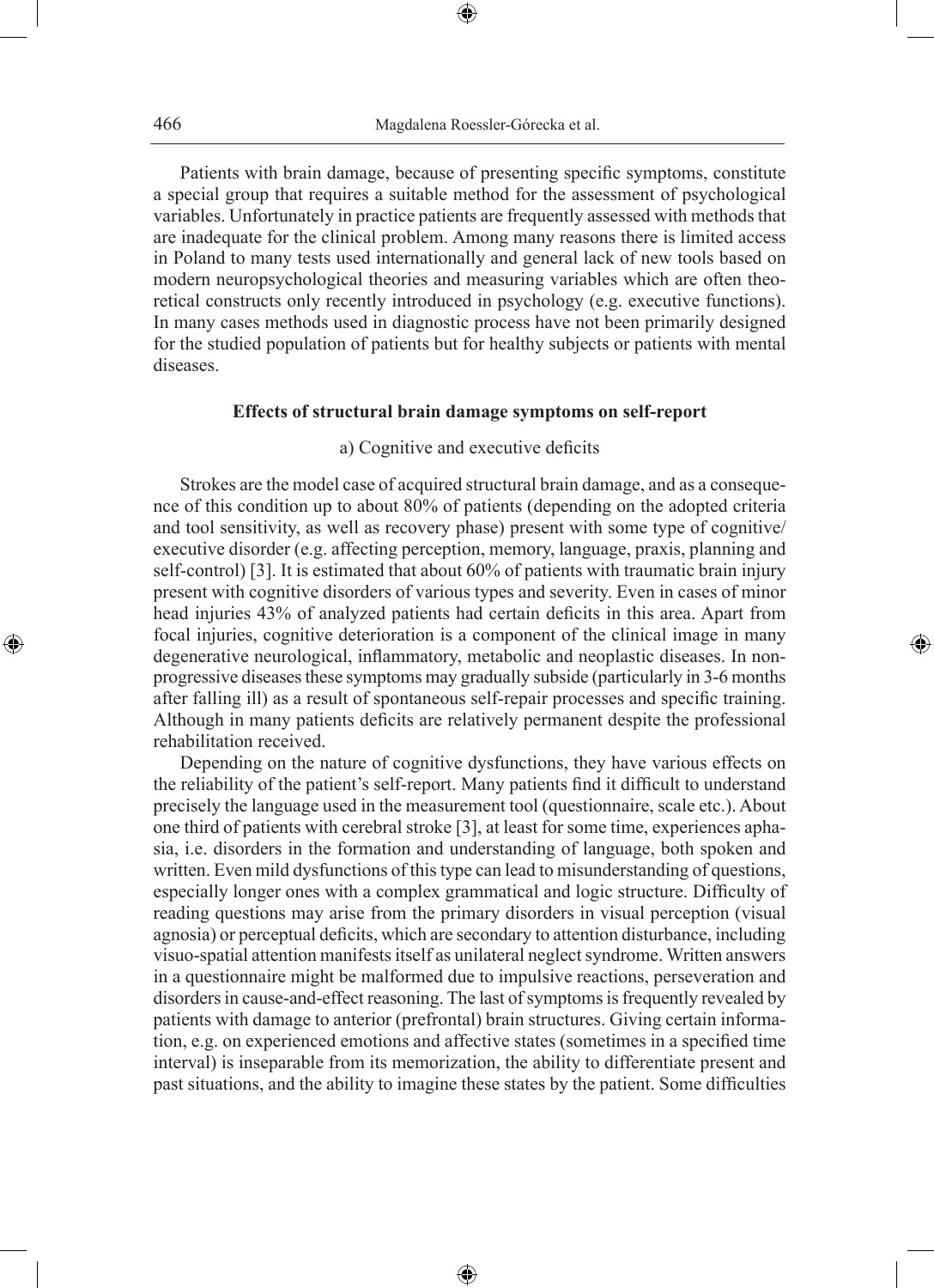are expected in self-report in a group of patients with amnesia and with deficits in abstract thinking.

⊕

### b) Disorders of self-awareness

Self-report methods require subjects to have insight into their own functioning, including the ability to identify their own disease-related deficits and preserved skills, introspection in an individual and social aspects. In neuropsychology these functions are regarded as metacognitive. The cortical and subcortical neuronal organization of these processes is exceptionally complex and still not fully recognized. They could be disturbed both because of neurophysiological and structural brain pathology, focal or diffuse. Self-awareness deficits are relatively most frequently associated with prefrontal brain injury, but are also found in patients with lesions of association cortex in the posterior parietal and temporal lobe of both hemispheres [5]. Depending on the location and size of the brain damage, self-awareness deficits may be more or less severe, and concern one or more selected domains of functioning. In the most intriguing cases (anosognosia), they can be manifested as denial of such spectacular symptoms as hemiparesis, cortical blindness (Anton's syndrome), sensory aphasia or amnesia [6]. The underestimation of generalized cognitive deterioration, emotional, affective and executive dysfunctions by patients is a problem frequently observed in clinical practice [7]. For instance, Prigatano and Altman [8] found that patients with bilateral frontal brain injury clearly overestimated their competences in interpersonal relationships. In the study by Seniów et al. [9] patients with the neurological type of Wilson's disease in the Hopkins Symptoms Check List (HSCL) described themselves as less aggressive and hypersensitive in interpersonal relationships than healthy controls, although patient's relatives usually emphasized their increased irritability and conflictive nature. Alderman et al. [10] also underlined the fact that the general trend to underestimate or deny disease symptoms by patients with brain injury can affect not only the opinion of actual functioning but also a subjective assessment of rehabilitation outcome.

◈

# c) Emotional and affective disorders

Research and clinical observations confirm the influence of emotional and affective factors on the measurement of different behavioural variables. For example, there is a positive correlation between the severity of experienced anxiety and the number of reported ailments. The study by Sumpter and McMillan [11] reveals that subjects with brain damage might not only underestimate actual problems, but also aggravate them. Nolin et al. [12] examined 34 patients who suffered severe traumatic brain injuries using a questionnaire on posttraumatic stress disorder (PTSD) and found, based on the obtained scores, that 59% of patients met clinical criteria for PTSD. However, a structured and problem-specific clinical interview confirmed PTSD criteria only in 3% of the same examined subjects. According to authors, the hypothetical causes for this inconsistency in scores can be attributed, for example, to attention deficit and concre-

⊕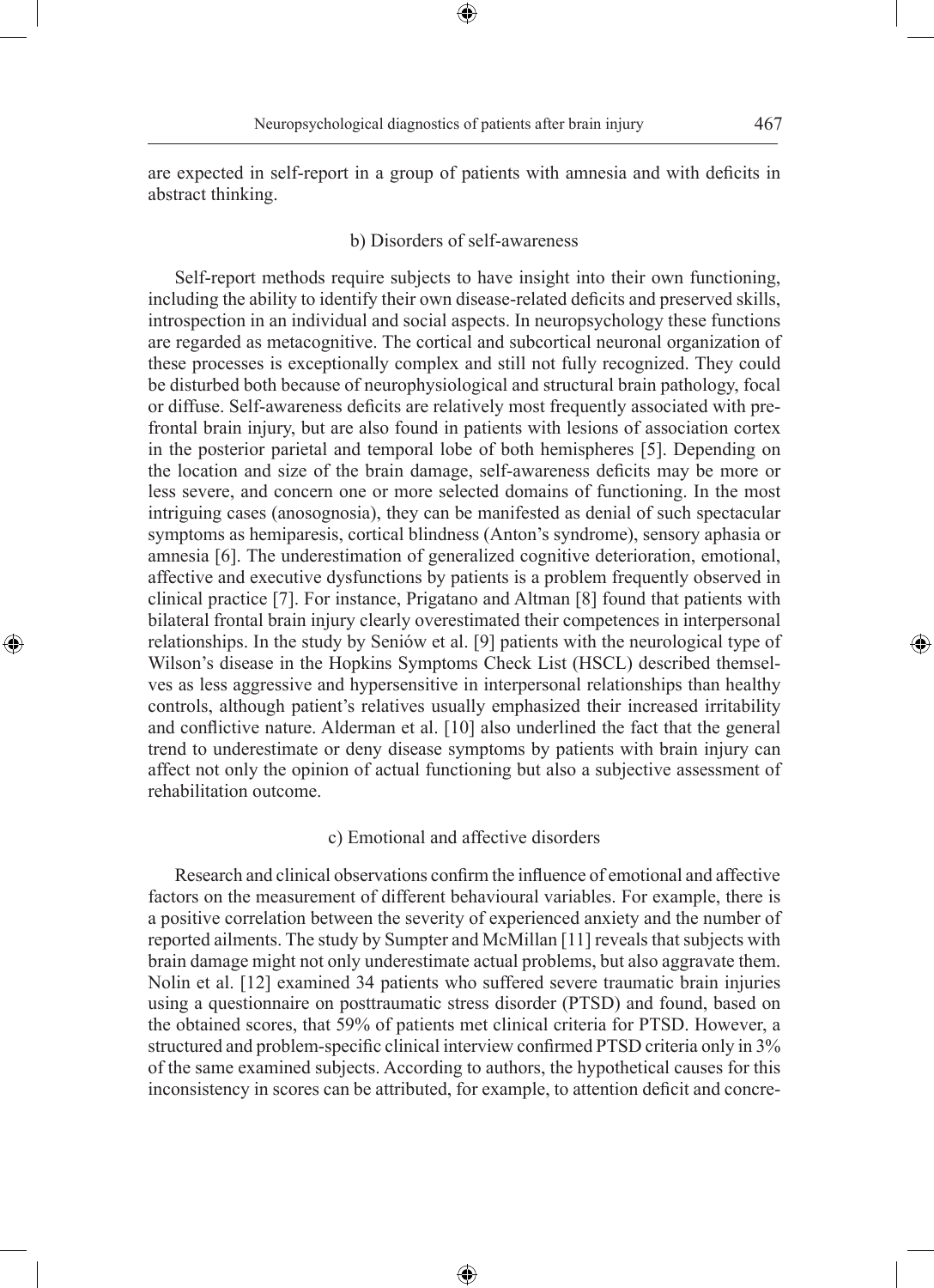⊕

tistic thinking of subjects, which most likely affected the answers to the questionnaire. Patients might also underestimate difficulties in functioning that they already had when in good health (before falling ill), attributing all their current problems to the acquired brain damage [12]. As a result, the image of disorders caused by falling ill is sometimes aggravated. Apart from that, some symptoms of structural brain pathology might be similar to psychogenic dysfunctions (emotional response to the circumstances associated with falling ill, e.g. car accident, physical assault, etc.). Therefore, the primary cause, particularly of non-specific symptoms (e.g. sleep disorders, irritability, increased fatigability, mood swings), is often difficult to establish (direct effect of structural brain pathology vs. psychogenic symptoms, or their overlapping). The identification of the primary and secondary causes of dysfunction requires a detailed differential diagnosis, which cannot be based solely on self-report methods.

# d) Specific nature of brain damage symptoms

Many typical diagnostic questions in inventories concerning mental state refer to symptoms which in patients with brain injury result directly from the acquired pathology (e.g. tremor, sensory disorders, adynamia, pain of various location), but are not primary psychopathological symptoms. Some neurological deficits can falsely suggest depression, e.g. hypomimia, apathy, or other disorders of drive and motivation. Disorders in emotional expression, without actual disorders in their feeling (e.g. involuntary laughing and crying) sometimes called 'pseudoemotions' (or 'pseudodepression' in the case of crying) [13] are additional elements that can distort the reliable assessment of emotional and affective states.

◈

The problem of similarity between primarily organic symptoms and psychogenic diseases was addressed by Lezak et al. [14], who gave the example of the Beck Depression Inventory. As many as one third of the questions in this popular self-report inventory refer directly to somatic symptoms (e.g. bodyweight loss, fatigability) which may sometimes cause misinterpretation of results, particularly in subjects with medical conditions associated with such complaints, but not meeting the medical criteria for depression. Gordon et al. [14], in their study carried out in patients who suffered cerebral stroke, demonstrated that the items in this measurement tool referring to somatic symptoms have a lower degree of correlation with the score of the entire scale than the other items. Therefore, they have low diagnostic value in mood evaluation in a group of patients with acquired brain injury.

Another striking example is the popular Minnesota Multiphasic Personality Inventory (MMPI, Hathaway and McKinley, 1951), in which a number of questions about somatic symptoms are interpreted in terms of psychopathology (e.g. confirmation of muscle cramps, tremors or lack of energy increases scores of hypochondria (Hs) and schizophrenia (Sc) scales; walking imbalance - both of these scales as well as hysteria (Hy). Elevated scales Hs and Hy in the classical interpretation of the scores suggest conversion (ie psychogenic background), which in the case of neurological patients can lead to completely wrong conclusions. Also the eleviation of the so-called neurotic triad (scales Hs, D and Hy; typically high in patients with multiple sclerosis) can be misle-

⊕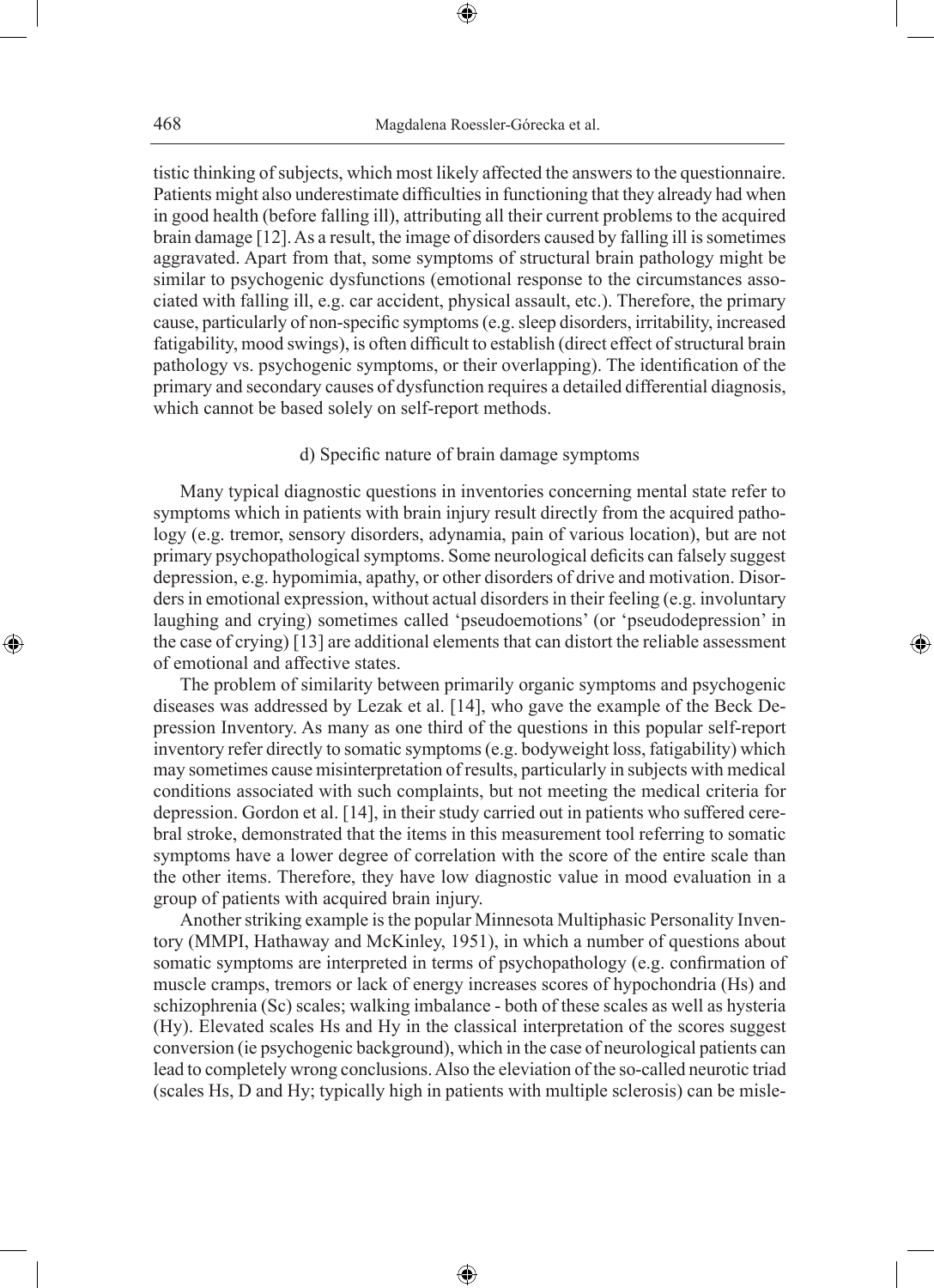Neuropsychological diagnostics of patients after brain injury 469

⊕

ading. After removing the questions relating to neurologic symptoms, MMPI profiles obtained by MS patients were typically within normal limits [14]. Those patients, who are more aware of their cognitive deficits can confirm the number of items belonging to the scale Sc, (associated with impaired cognitive functioning). Affirmative answers to questions about.disorders of memory will also increase the scales of depression (D) and psychaesthenia (Pt) - but the scores are not consistent with the interpretation of these scales in terms of psychiatric symptomatology.

# Methods for limiting the effect of symptoms resulting directly from brain damage on the results of self-report methods

When designing questionnaires (scales, structured interviews, etc.) much attention is paid to the form and content of individual items to express them in clear, simple and unambiguous language. For patients with brain damage this requirement is particularly vital. It seems that more valid answers are given to questions presented in a descriptive format, referring to concrete life circumstances, without statements that are overly generalized, non-specific or require making indirect conclusions [15]. For instance, Sander et al. [16] in their study demonstrated high consistency between the self-report given by patients and reports by their relatives when using the Community Integration Questionnaire (CIQ). CIQ is a tool containing very precise statements referring to everyday activities, thus minimizing the effect of difficulties with abstract thinking, working memory or language processing, which are frequent deficits in patients with brain injuries.

Because of the specific image of disease in the discussed population, other factors also need to be considered, such as potential deficits of vigilance, divided and sustained attention, as well as pathological fatigability. For these reasons the questionnaires/inventories should be short and include not more than few dozen of items, if necessary, to be answered over several sessions.

◈

If patients fill in the questionnaire/inventory on their own, factors to consider include potential visual perception disorders (e.g. impaired visual acuity, hemianopsia, diplopia, visual agnosia) and spatial attention deficits (unilateral neglect) which affect the ability to read the text. Sometimes, it is sufficient to move the test sheet and place it within the functional part of the visual field. In other cases, the first-choice method relies on the oral presentation of questions by the examining person and writing down the patient's answers.

Because the anosognosia is one of the most serious factors reducing the reliability of results in self-report methods [6, 17], partial control of this symptom can be achieved by comparing the status described by the patient with reports given by his/her relatives. A practical example of this rule is the Dysexecutive Questionnaire (DEX), in which the self-awareness of the patient in a certain tested area is assessed through the comparison of the patient's own description of a given trait with the information obtained from the caregiver. DEX is one of the first standardized self-report tool testing executive functions that have been designed specifically for patients with brain damage [18]. Particular attention should be paid to the choice of the patient's assessor [18]. Fleming et al. [19] indicate many factors that affect the perception of patients by

⊕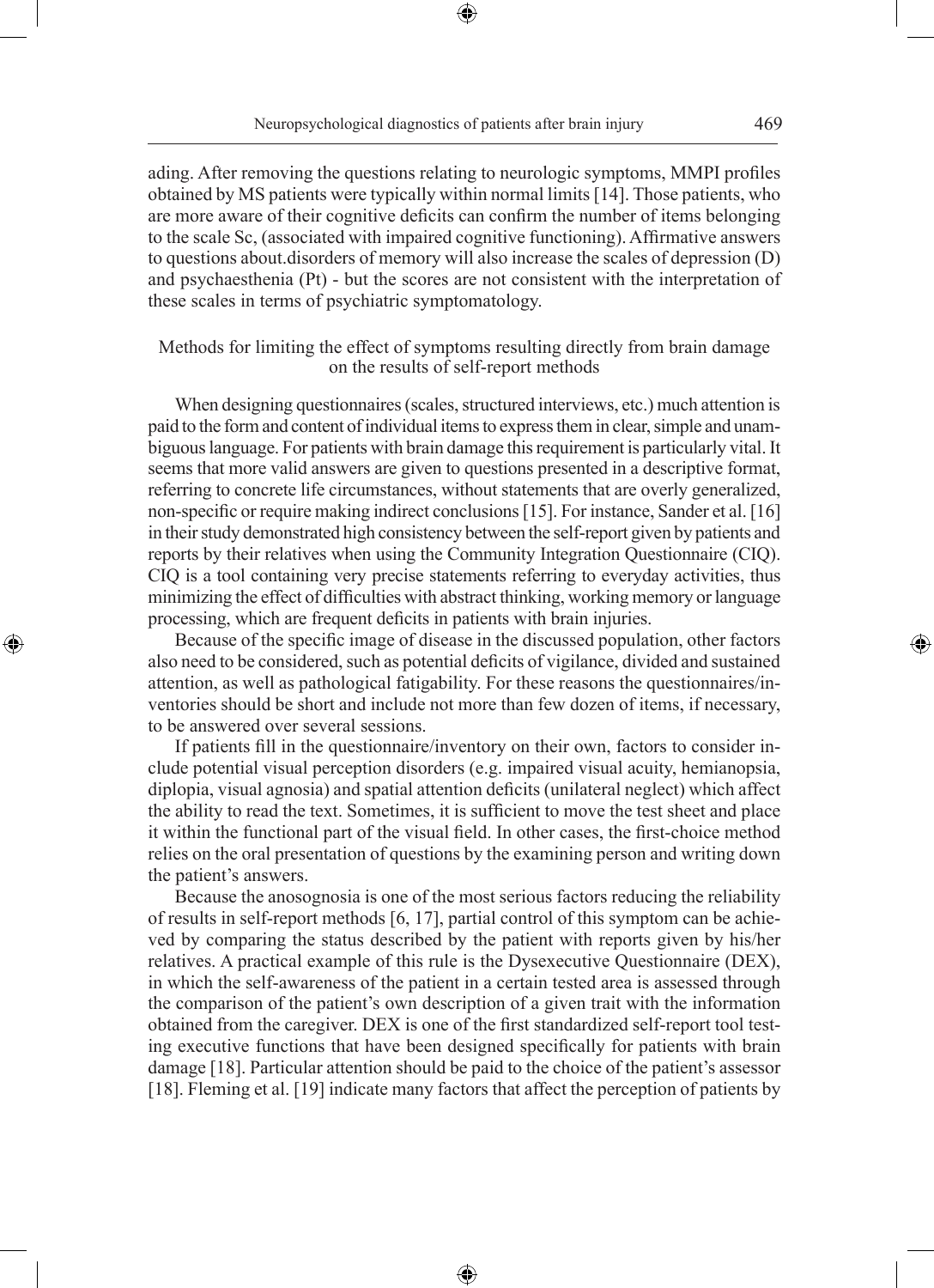their relatives, e.g. stress level impacting on the respondent giving answers (frequently higher in relatives than in patients), time that has elapsed from the moment of falling ill (adaptation to difficult circumstances), psychological traits of the informant (personality, cognitive skills, etc.).

⊕

Another importing fact is that the limited insight into deficits caused by the disease may vary in terms of its degree in various domains of functioning [15], e.g. patients after severe brain damage assess more accurately motor and somatic ailments than cognitive and emotional disturbances [8]. It has been assumed that the choice of a suitable measurement tool increases the sensitivity of a diagnostic process specifically focused on selected area of functioning.

Since the 1980s new self-report scales have been designed for the assessment of self-awareness regarding deficit disorders for subjects who have suffered brain damage. Patient self-report is mostly compared to independent rater assessment (relative or clinician), who evaluates the patient on the same scale. Examples of such methods are the Awareness Questionnaire (AQ) and the Patient's Competency Rating Scale (PCRS) [2]. These tools should be used at the first stage of the diagnostic process to enable the interpretation of results from other tests in the context of potential anosognosia symptoms. A wide range of questionnaire-based tools, scales and other self-report methods specifically designed for patients with acquired brain damage are presented in a comprehensive compendium by Tate [2].

◈

One of the ways to compensate for the effect of anosognosia on the reliability of self-report methods is to refer its results to other standardized neuropsychological tests [20, 21]. Allen and Ruff [20] studied a group of 56 subjects who had suffered brain injury (one group of patients with severe injuries and another group with minor or moderate injuries). The self-report of functioning provided by the patients was compared to the results of cognitive neuropsychological tests and was found to be less valid in subjects who had suffered severe injury and who were in the early stages of the disease. Lannoo et al. [21] used standardized neuropsychological tests and a symptoms checklist to study a group of 85 patients with moderate or severe brain damage. The tests focused on somatic, cognitive, emotional and behavioural aspects. The study did not demonstrate any significant correlation between the subjective opinions given by patients and the results of standardized neuropsychological tests. Researchers trying to explain this discrepancy pointed out the effect of the time that had elapsed from the moment of falling ill and rehabilitation procedures on the adequate perception of health problems by the patients. Patients in the early period of recovery (up to one year) and those who did not receive specialistic therapy provide less adequate assessments of their own disorders than those who are at a later stage and are undergoing rehabilitation procedures [21]. These findings suggest that it is well justified to use more objective measurement tools in the early period after the brain injury and to combine data from questionnaires/scales with the results of standardized tests, particularly those with unambiguous prognostic estimates (offering ecological validity). Such tests, by principle, contain tasks simulating real-life situations, and their results are strongly correlated with the patient's behaviour in everyday life [22]. Examples of such tools are the Behavioural Assessment of Dysexecutive Syndrome [18], Behavioural Inattention

⊕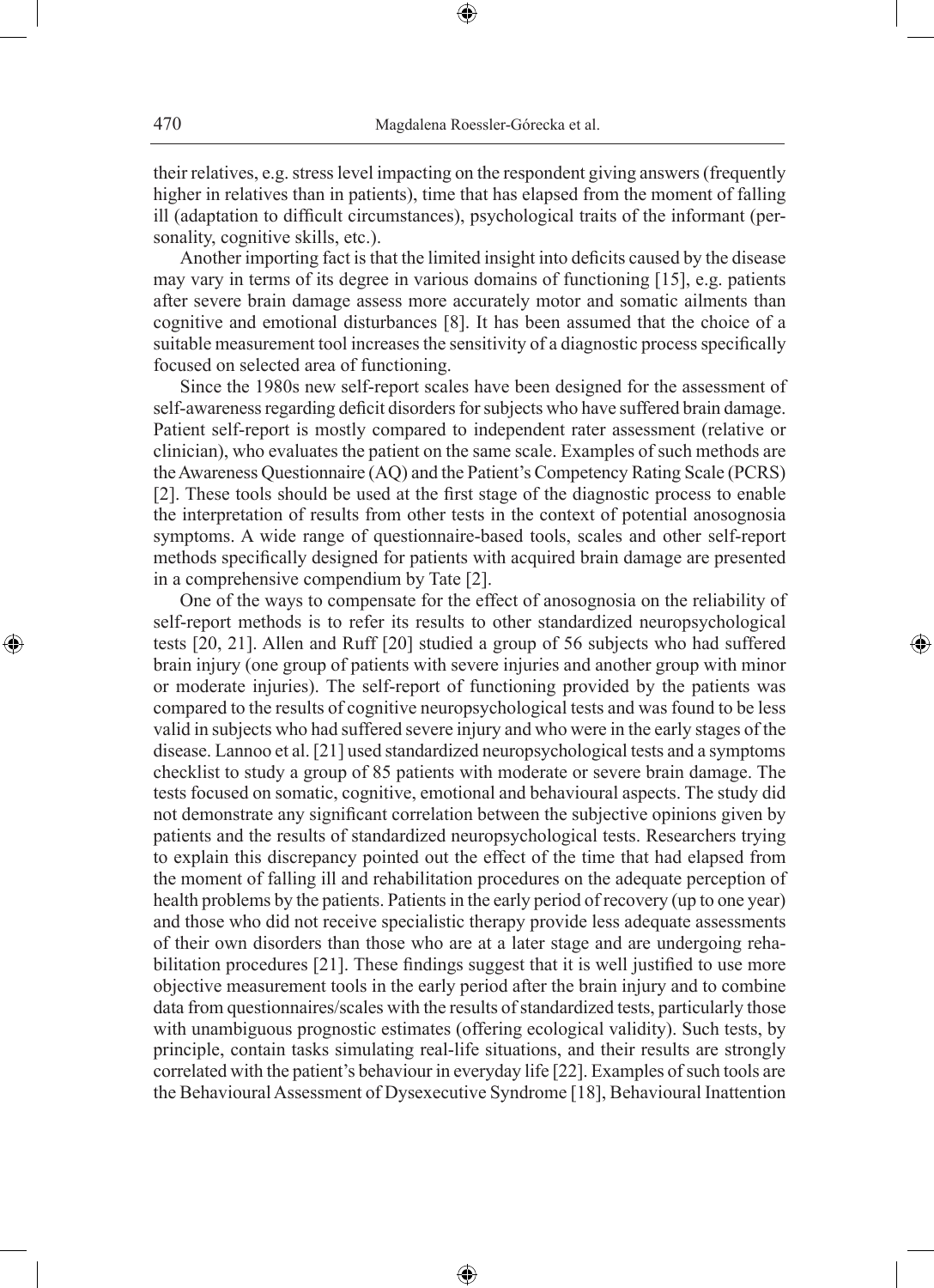Test [23], Test of Everyday Attention [24], Rivermead Behavioural Memory Test [25], which so far are not available in a Polish language version.

#### **Conclusions**

Psychological measurement based on the subjective self-report of a patient's functioning is a significant issue in neuropsychological clinical practice and theory. It has unquestionable value if used appropriately and chosen adequately for the clinical problem. Diagnostic process reveals the limitations when based solely on tests [26]. In fact, there are certain aspects of behaviour for which a subjective report from the examined patient has the highest value (e.g. in the assessment of mood, experienced distress, or planning the future). However, in some patients with brain damage it may be of very low diagnostic value, and even provide misleading information. It should be supplemented and analyzed in the context of clinical observation of the patient's behaviour, information obtained from interviews, and the results of non-standardized clinical tasks and standardized tests, particularly those with high prognostic validity [27]. It can be reasonably argued that the most reliable and accurate results can be obtained through the use of diversified diagnostic methods, strictly focused on the analyzed clinical problem, and interpretation based on the knowledge of brain-behaviour relation and a broader, psychological background.

Neuropsychologists often in diagnostic practice use accurate and reliable methods but not for the purpose that was intended by the authors. Popular diagnostic methods, which are used in clinical practice, have been designed for populations other than patients with acquired brain damage. The problems highlighted in this paper should focus the attention of clinicians on the potential diagnostic pitfalls associated with the use of such methods.

◈

#### **References**

- 1. Juczyński Z. *Narzędzia pomiaru w promocji i psychologii zdrowia*. Wyd. 2. Warszawa: Pracowania Testów Psychologicznych PTP; 2009.
- 2. Tate RL. A *Compendium of tests, scales and questionnaires*. NY: Psychology Press; 2010.
- 3. Leśniak M, Back T, Czepiel W, Seniów J, Członkowska A. *Frequency and prognostic value of cognitive disorders in stroke patients*. Dement. Geriatr. Cogn. Disord. 2008; 26(4): 356–363.
- 4. Benedictus MR, Spikman JM, van der Naalt J. *Cognitive and behavioral impairment in traumatic brain injury related to outcome and return to work*. Arch Phys Med Rehabil. 2010; 91(9): 1436–1441.
- 5. Prigatano GP. *Impaired self-awareness after moderately severe to severe traumatic brain injury*. Acta Neurochir Suppl. 2005; 93: 39–42.
- 6. Polanowska K, Seniów J. *Zaburzenia samoświadomości objawów chorobowych w nabytym uszkodzeniu mózgu w kontekście rehabilitacji*. Rehabil. Med. 2004; 8(3): 9–14.
- 7. Sherer M, Hart T, Nick TG, Whyte J, Thompson RN, Yablon SA. *Early impaired self-awareness after traumatic brain injury.* Arch Phys Med Rehabil. 2003; 84(2): 168–176.
- 8. Prigatano GP, Altman IM. *Impaired awareness of behavioral limitations after traumatic brain injury.* Arch Phys Med. Rehabil. 1990. 71: 1058–1064.
- 9. Seniów J, Mroziak B, Członkowska A, Jedryka–Góral A. *Self–rated emotional functioning of patients with neurological or asymptomatic form of Wilson's disease*. The Clin Neuropsychol. 2003; 17(3): 367–373.

♠